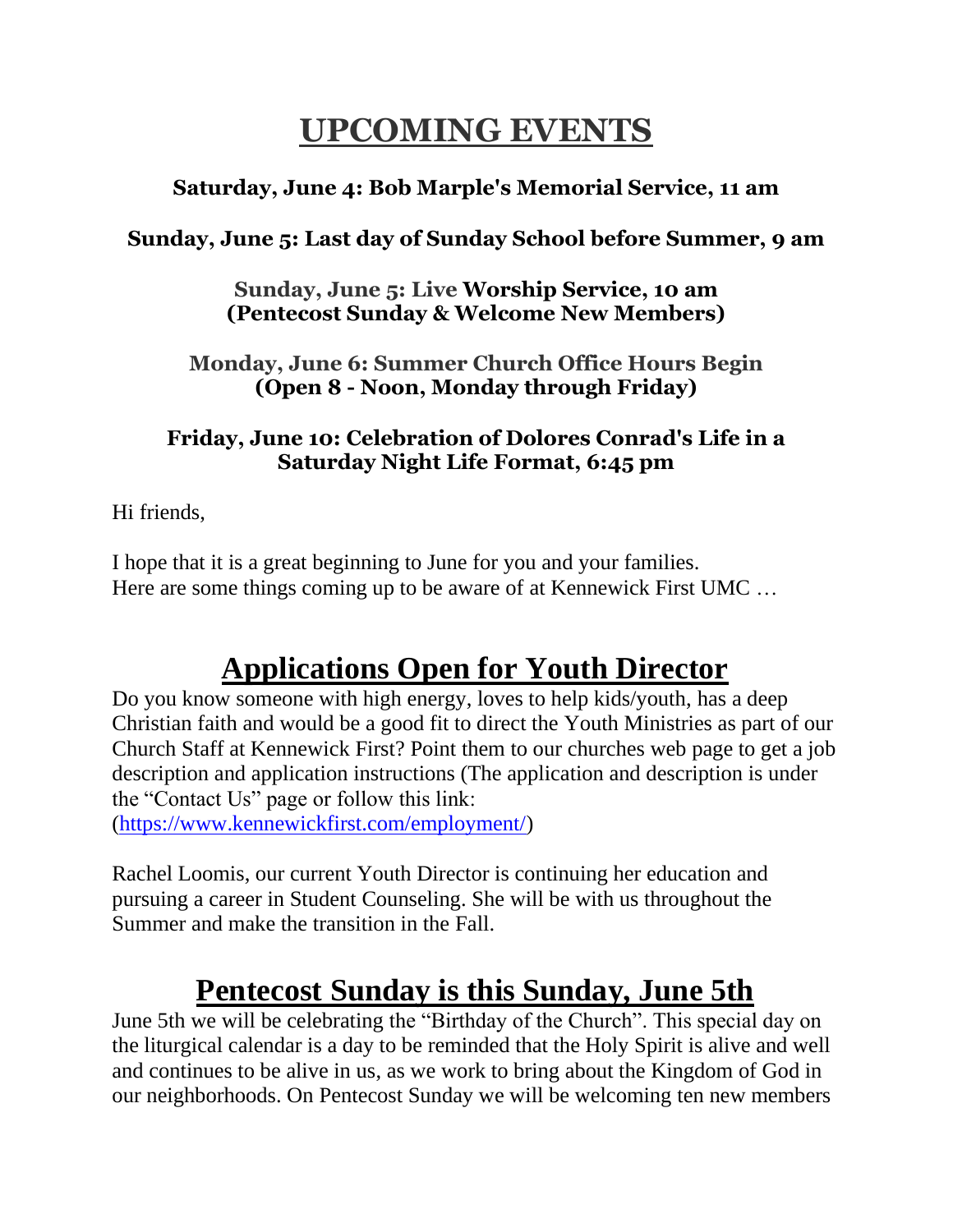into our congregation. What better way to be reminded that the Church is alive and at work in the world, than to welcome these who have made a commitment through membership, and to be part of what our church does in the world! Typically, the liturgical color for Pentecost is red signifying the Holy Spirt. Many of us make a point of wearing red on that Sunday to join in the celebration. We hope that you can join us on this very special day! If you are not able to join us in person know that you can participate in the Worship Service via our live stream, or you can tune in and participate at any time as they are recorded and saved on the church's YouTube channel. Point your browser to [https://www.youtube.com/PiratesoftheColumbia](https://www.youtube.com/user/PiratesoftheColumbia) to join us virtually!

# **This Sunday We Will Welcome 10 New Members to Our Church**

This Sunday we will welcome New Members to our Congregation… Alex, Gladys and Othnelia Amegashie; Larry Kuch; Debbie Raymond; Victor and Debra Reeve; Shawn and Sita Toki; and Wyatt York. Please Join us in celebrating and welcoming our new members this Sunday at Worship!

# **Would You Like to Help with The Church Grounds?**

Darryl Lamberd and his crew have been gathering each Friday to spend some time mowing (and relaxing in the church garage just talking) to keep our facilities looking nice and welcoming to our community! If you would like to volunteer a few hours a month on Friday or Saturday Mornings to mow, edge and help maintain the landscape, feel free to join this group each week or as part of a rotation. All the equipment is supplied, we just need the elbow grease to put it into action. Give Darryl a call at 509-735-4691 if you would like to help!

## **Looking ahead to August and our yearly Camp Out**

This year we will have our camp out at Plymouth Campground in Plymouth, WA from August 12th through August 14th. The sign-up sheet is on the website under Links and Forms, or you may call the office and have a sign-up sheet sent to you. Come to our yearly camp out and have a wonderful time of worship and fun!